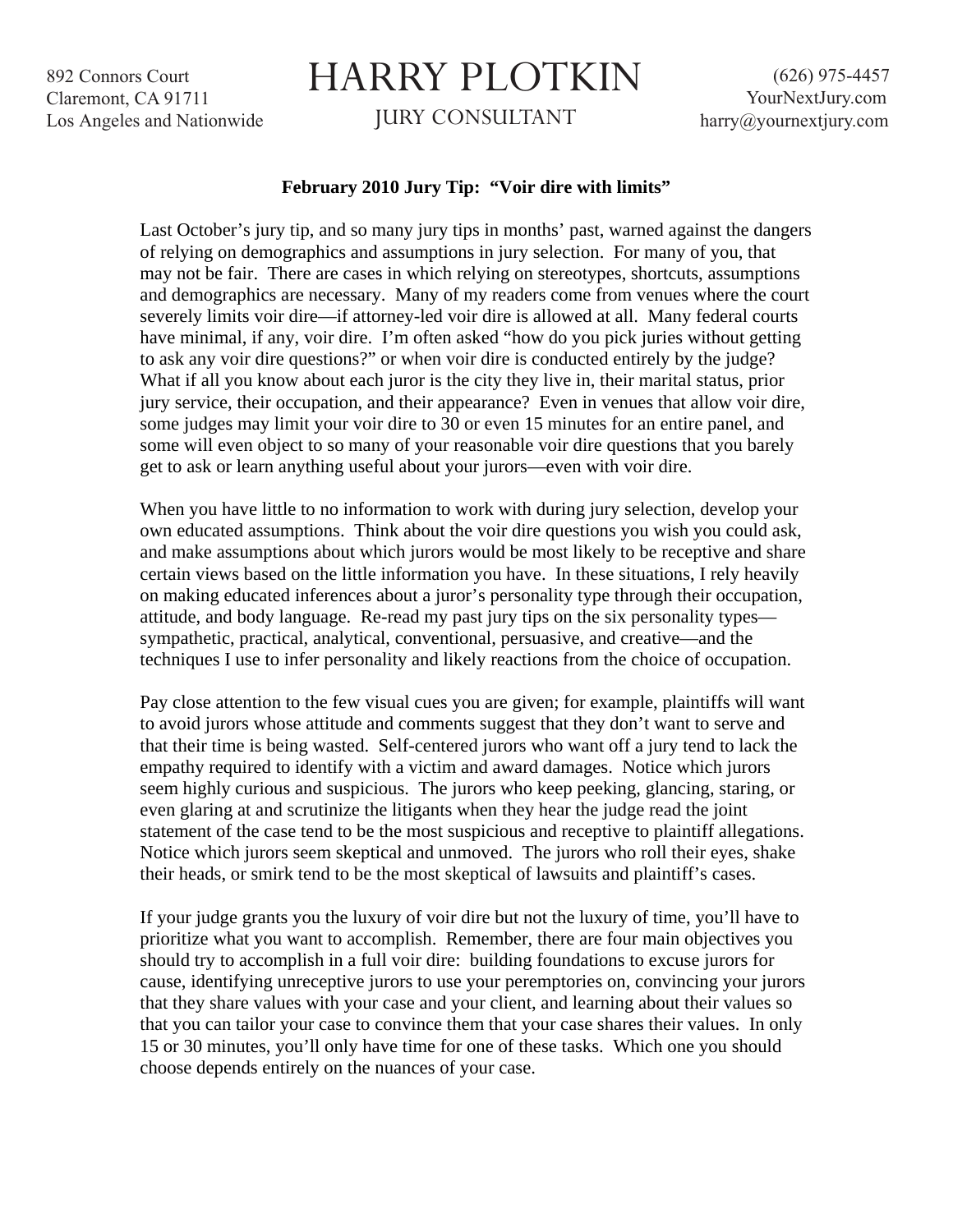If you have a polarizing case and you expect some jurors to have trouble being objective—perhaps you represent a wealthy plaintiff, are suing a government agency, are defending an accused murderer, or are defending an unpopular corporation—spend your time encouraging biased jurors to talk themselves off the jury.

If your trial is complex and the case will likely be a close call decided by the jurors' expectations and values, ask questions that give you clues to your jurors' decisionmaking. If you're trying a difficult case and expect to meet with a lot of resistance and unwarranted jury criticism—perhaps you're representing a pedestrian who was struck outside a crosswalk or defending a driver who failed to maintain his brakes—ask persuasive questions that convince your jurors that they might do the same things that you're concerned they will criticize your client for. If you're not quite sure how best to present your case to the jury—should you focus on defending your client's passivity or focus on attacking the opposing litigant's mistakes?—spend your time learning about your jurors and how they feel about the issues and values of your case.

With limited voir dire time, it certainly helps to be the defendant and go second, having heard plaintiff's counsel ask most of the questions. But for every attorney, even those in venues with unlimited voir dire, you'll also want to weigh the risk of boring and alienating the jury with too many voir dire questions, so there are times when cutting your voir dire and making assumptions might be the smarter choice.

Some venues and judges may not allow you to ask your own voir dire questions but will allow you to submit questions for the judge to ask, which creates another set of problems. Even when they agree to ask your questions, judges don't tend to ask them in an inviting way that helps jurors feel comfortable answering and admitting biases and concerns. Any time a juror is asked a question that ends in "that would prevent you from being fair and impartial," especially when the question is asked by a figure of authority like a judge, the juror will most likely choose not to answer. Had the question been asked in a subtler way—"does anyone here have any concerns or feel uncomfortable about…"—many more jurors would speak up and express biases. But here's the catch-22; judges tend to be leery of voir dire questions that don't bluntly and obviously ask jurors to admit bias; they tend to view subtly written questions as crafty, pre-conditioning questions.

So how can you write submitted questions that get jurors talking and identify biases in such a way that the judge agrees to ask your question, as written? Obviously you have to remove any hint of pre-conditioning, but I've found that judges are receptive to questions that ask for specific experiences. Judges will almost never agree to ask questions that deal with hypotheticals, and tend not to accept questions that ask jurors to discuss feelings and opinions. When you do submit questions about your jurors' feelings on a critical issue of your case, never give in and add the dreaded "that would prevent you from being fair and impartial" phrase. Instead, try to use the "does anyone have any concerns about X that might make it difficult for you to…" phrase. Your best bet, though, is to rely on tangible experiences your jurors have had, especially experiences that clearly relate to the issues involved in the case.